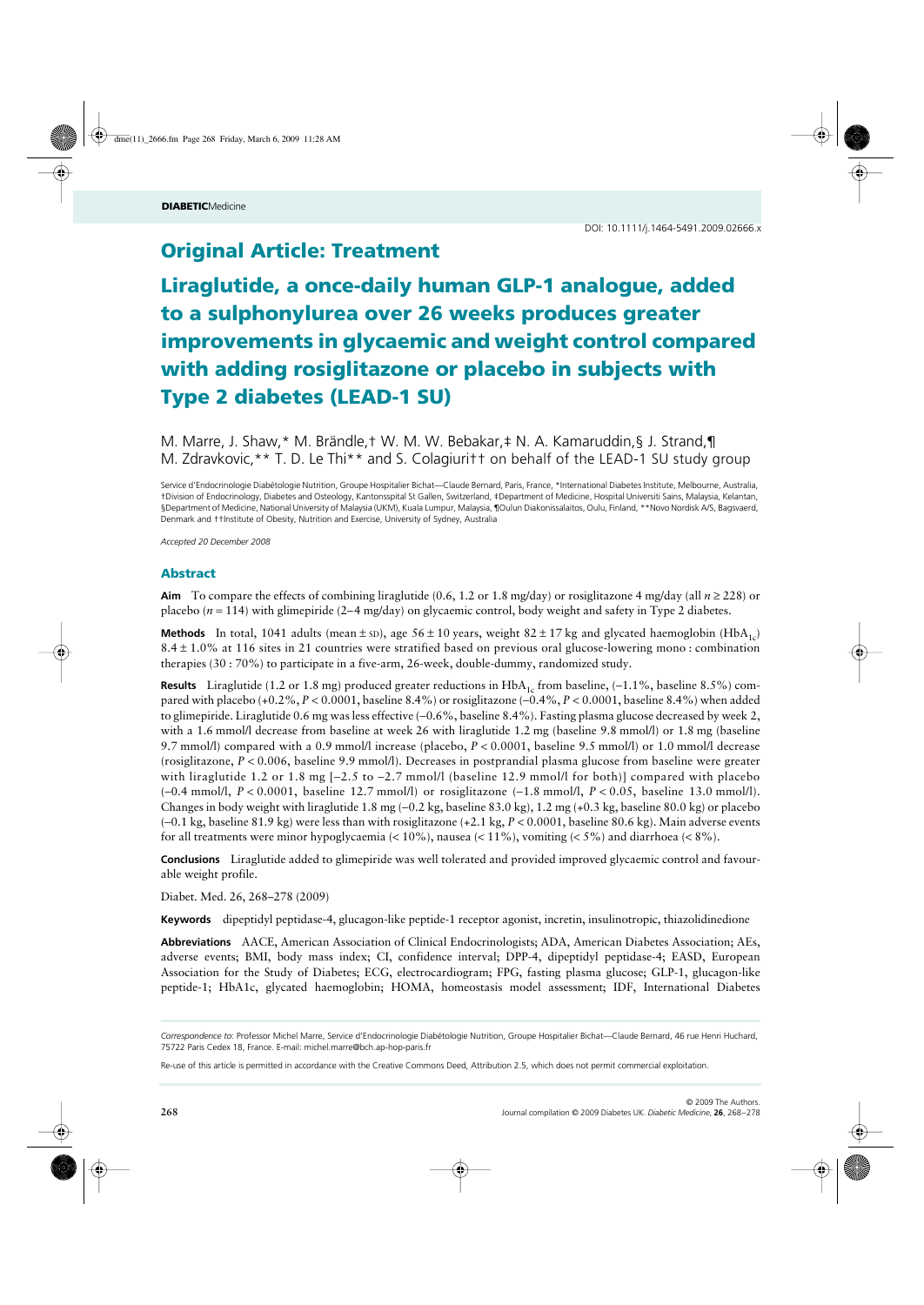Federation; IR, insulin resistance; LEAD, Liraglutide Effect and Action in Diabetes; OGLA, oral glucose-lowering agent; PG, plasma glucose; PPG, postprandial plasma glucose; T2D, Type 2 diabetes

# Introduction

Most drugs that target Type 2 diabetes (T2D) also cause weight gain or hypoglycaemia, or both, with the risk increasing with combination therapy. Glucagon-like peptide-1 (GLP-1)-based therapies stimulate insulin secretion and reduce glucagon secretion only during hyperglycaemia. GLP-1 also slows gastric emptying and reduces appetite [1].

Although American Diabetes Association (ADA)/European Association for the Study of Diabetes (EASD) guidelines recommend lifestyle and metformin as initial therapy for T2D [2], sulphonylureas are used widely, particularly when metformin or thiazolidinediones are not tolerated. Glycaemic control eventually deteriorates with sulphonylureas while hypoglycaemia and weight gain are common [3]. Incretin therapy improves glycaemic control with low hypoglycaemic risk, while delayed gastric emptying and reduced appetite can reduce weight [1,4].

Liraglutide is a once-daily human GLP-1 analogue with 97% linear amino-acid sequence homology to human GLP-1 [5] and half-life of 13 h after subcutaneous administration that produces 24-h blood glucose control [6]. Liraglutide monotherapy for 14 weeks reduced glycated haemoglobin  $(HbA_{1c})$ by 1.7% and fasting plasma glucose (FPG) by 3.4 mmol/l without causing hypoglycaemia, along with weight loss (~3 kg) compared with placebo [7]. Improvements in pancreatic B-cell function [7–9] and blood pressure [7], along with decreased glucagon secretion [7,10], also occurred. As part of the phase 3 programme [the Liraglutide Effect and Action in Diabetes (LEAD) programme] with liraglutide in > 4000 subjects with T2D as monotherapy or in combination therapy, this 26-week

trial examined liraglutide plus glimepiride compared with either placebo or rosiglitazone added to glimepiride on glycaemic control and body weight.

# Subjects and methods

### **Study participants**

Inclusion criteria: T2D treated with oral glucose-lowering agents (OGLAs) for  $\geq$  3 months; 18–80 years of age; HbA<sub>1c</sub> 7.0–11.0% (previous OGLA monotherapy) or 7.0–10.0% (previous OGLA combination therapy); body mass index  $(BMI) \leq 45.0 \text{ kg/m}^2$ . Exclusion criteria: used insulin within 3 months, impaired liver or renal function, uncontrolled hypertension  $(≥ 180/100 mmHg)$ , cancer or used any drugs apart from OGLAs likely to affect glucose concentrations. Subjects provided written informed consent. The study was conducted in accordance with good clinical practice guidelines and approved by independent ethics committees.

# **Study design**

The study was a 26-week, double-blind, double-dummy, randomized, active-control, five-armed parallel (116 sites in 21 countries, primarily Europe and Asia) trial enrolling 1041 subjects (1–37 subjects per centre), all receiving glimepiride (2– 4 mg/day) in combination with (Fig. 1):

• one of three liraglutide doses [0.6, 1.2 or 1.8 mg, injected subcutaneously (Novo Nordisk, Bagsvaerd, Denmark) and rosiglitazone placebo];

• liraglutide placebo and rosiglitazone placebo;

• liraglutide placebo and rosiglitazone 4 mg/day (rosiglitazone; Avandia™; GlaxoSmithKline, London, UK).



**FIGURE 1** Overview of trial design and treatment arms.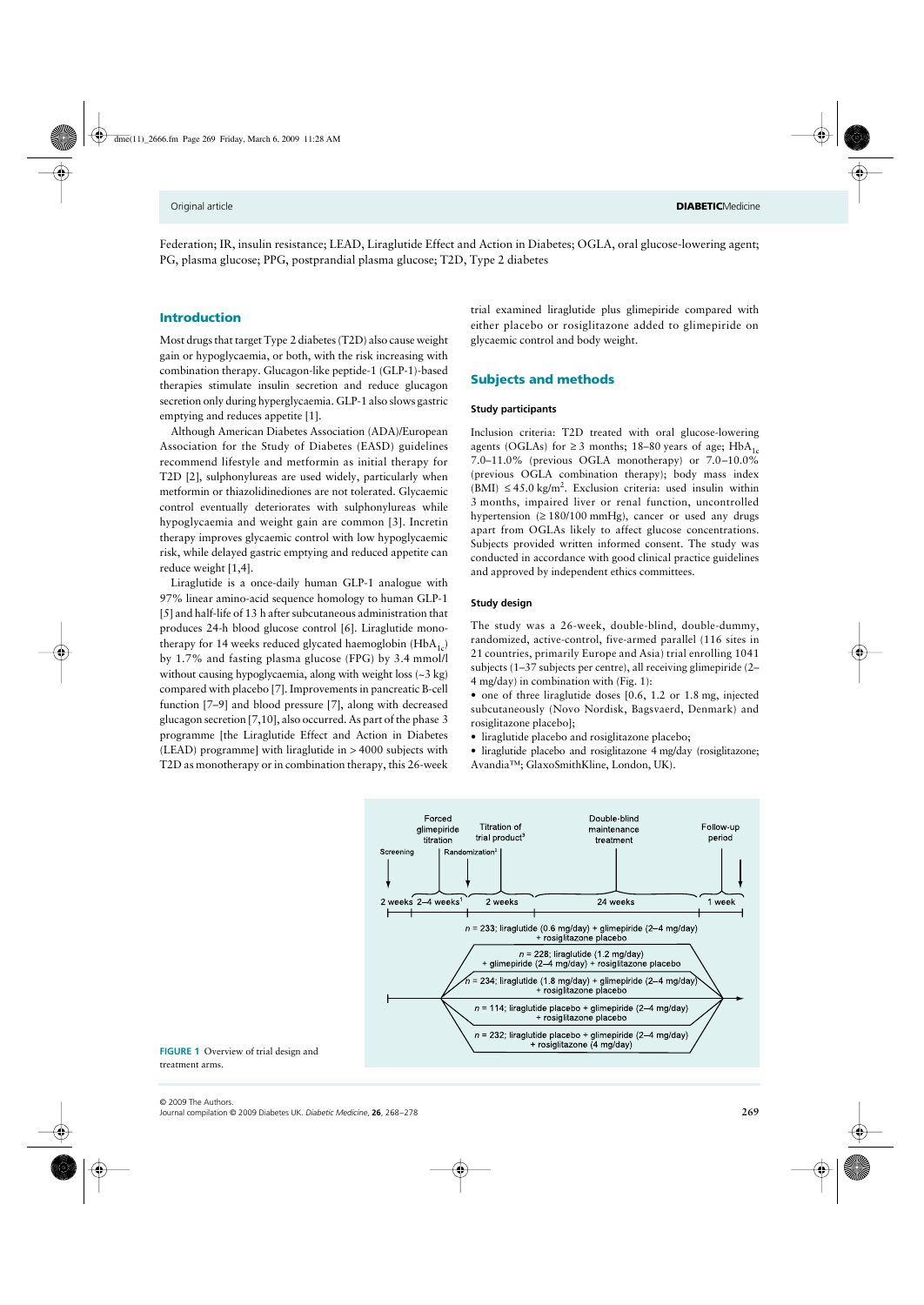The doses of rosiglitazone and glimepiride used were determined by the highest doses approved in all participating counties. After discontinuing previous OGLAs except glimepiride, separate 2-week titration and maintenance periods with glimepiride (open-label) preceded randomization (Fig. 1). Subjects were stratified according to previous treatment (monotherapy or combination therapy). After randomization, 2-week treatment titration and 24-week treatment (maintenance) phases (Fig. 1) were completed. Liraglutide was up-titrated weekly in 0.6-mg increments until allocated doses were reached. Glimepiride could be adjusted between 2 and 4 mg/day in case of hypoglycaemia or other adverse events (AEs), while other drug doses were fixed. Liraglutide (active and placebo) was supplied in 3-ml pre-filled pens with 31G needles (Novo Nordisk). Subjects were encouraged to inject liraglutide into the upper arm, thigh or abdomen at the same time each day. Rosiglitazone and glimepiride were taken in the morning or with the first meal.

#### **Study measurements**

### *Efficacy*

The primary endpoint was change from baseline  $HbA_{1c}$  after 26 weeks of treatment. Secondary endpoints included: percentages of subjects reaching  $HbA_{1c}$  (<7.0%, ≤ 6.5%), FPG (5.0 to ≤ 7.2 mmol/l) and postprandial plasma glucose (PPG; 10.0 mmol/l) targets [11–13]; changes in body weight, FPG, mean PPG, indices of pancreatic B-cell function [pro-insulin : insulin ratio and homeostasis model assessment (HOMA)-B], HOMA-insulin resistance (HOMA-IR) and blood pressure (BP).

 $HbA<sub>1c</sub>$  was measured centrally (MDS Pharma Services, King of Prussia, PA, USA) by high performance liquid chromatography while plasma glucose (PG) was self-measured using MediSense® glucose meters (Abbott Diagnostics Inc., Abbott Park, IL, USA). Insulin and C-peptide were measured by chemiluminescence, proinsulin by ELISA, while glucagon was measured in aprotinintreated plasma by radioimmunoassay. The proinsulin : insulin ratio was calculated from fasting insulin and fasting proinsulin. HOMA-B and HOMA-IR were both calculated from FPG and fasting insulin. Samples measured centrally were collected and transported according to detailed procedures in the MDS Pharma Services manual. Samples stored at ambient temperature were shipped by courier to the central laboratory on the same day as collection, while frozen samples were shipped every 3 weeks.

#### *Safety*

Safety variables included hypoglycaemic episodes based on PG levels (< 3.1 mmol/l), liraglutide antibodies including crossreacting and neutralizing antibodies, tolerability (gastrointestinal complaints) and pulse. AEs, vital signs, electrocardiogram (ECG), biochemical and haematology measures including calcitonin were also monitored. Self-treated hypoglycaemic episodes were classified as minor, while those requiring third-party assistance were considered major. Serum antibodies against liraglutide were measured by radioimmunoprecipitation assay.

# **Statistical analyses**

All efficacy and safety analyses were based on intent-to-treat criteria, defined as subjects who were exposed to  $\geq 1$  dose of trial product(s). Efficacy endpoints were analysed by ANCOVA with treatment, country and previous glucose-lowering treatment as fixed effects and baseline values as covariates. Missing data were imputed by last observation carried forward (LOCF). Sample size calculations were based on predicted  $HbA_{1c}$  and body weight after trial completion. As the three liraglutide + glimepiride groups were to be compared with both rosiglitazone + glimepiride and glimepiride monotherapy, two calculations were performed. These sample size calculations assumed a standard deviation of 1.2% of  $HbA_{1c}$ , the non-inferiority/ superiority margin vs. active control was set to 0.4% and the difference to detect (superiority vs. placebo) was set to 0.5%. For body weight, a coefficient of variation of 3% (based on phase 2a trials for liraglutide) and a difference to detect of 3% were assumed. A combined power (calculated as the product of the marginal powers for  $HbA_{1c}$  and body weight) of at least 85% was required. These calculations indicated that at least 168 and 81 patients completing the study would be needed for the combination and glimepiride monotherapy groups, respectively. Assuming a drop-out rate of 25%, targets for randomization were 228 in each of the combination therapy groups and 114 in the placebo group (total  $n = 1026$ ).

To protect against Type 1 errors,  $HbA_{1c}$  was analysed using hierarchical testing for descending doses of liraglutide. First, superiority of liraglutide 1.8 mg to placebo was tested and, only if superior to placebo, non-inferiority to rosiglitazone was tested. If non-inferiority was obtained, superiority to rosiglitazone for liraglutide 1.8 mg was tested and superiority to placebo for liraglutide 1.2 mg was tested. If superiority was confirmed, non-inferiority to rosiglitazone would be tested and so on (i.e. testing sequence was stopped when hypotheses could not be rejected). Superiority was concluded when upper limits of two-sided 95% confidence intervals (CIs) for treatment differences were below 0%; non-inferiority was concluded if these values were  $< 0.4\%$ ; for secondary endpoints, Type 1 errors were controlled by estimating simultaneous CIs using Dunnett's method.

Proportions of subjects achieving  $HbA_{1c}$  (HbA<sub>1c</sub> < 7.0%, and  $\leq 6.5\%$ ) and FPG (5.0  $\leq$  FPG  $\leq$  7.2 mmol/l) targets [13] were compared between treatments using logistic regression with allocated treatment and baseline values as covariates. Chisquare analyses assessed differences in treatments for percentages of subjects achieving no, one, two or three PPG values < 10 mmol/l [13]. Hypoglycaemic episodes were analysed under the assumption that number per subject were negatively binomially distributed using a generalized linear model, including treatment and country as fixed effects. Other safety data were compared by descriptive statistics. Values for descriptive statistics are expressed as means ± SD, while ANCOVA results are expressed as least square means ± SEM or with 95% CI unless otherwise noted. Significance levels were set to 5% for two-sided tests and 2.5% for one-sided tests.

# Results

#### **Disposition and demographics**

The treatment groups were well balanced (Table 1). Of 1712 subjects screened, 1041 were randomized and 1040 were exposed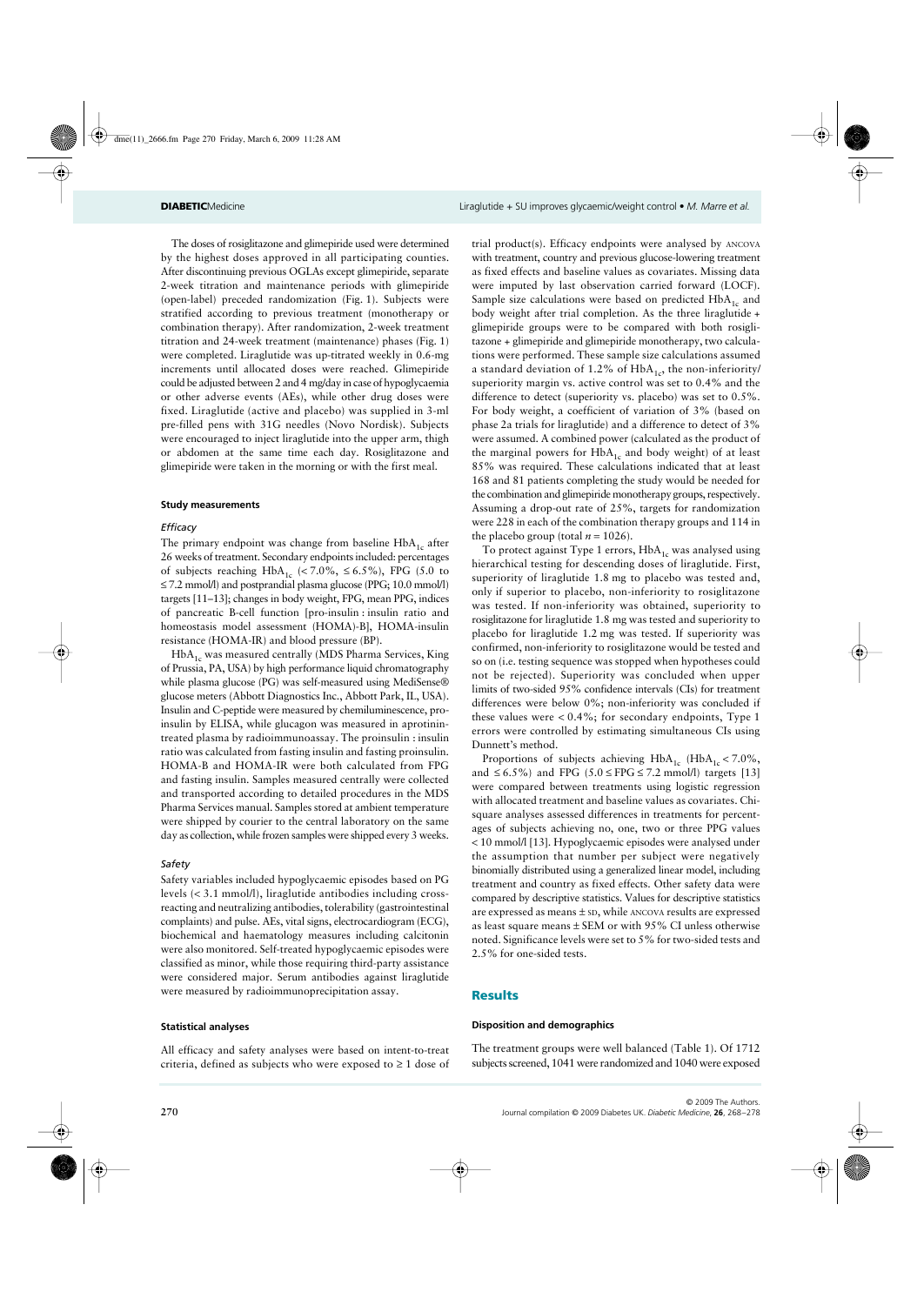| <b>Table 1</b> Demographic characteristics of study participants |  |  |  |  |
|------------------------------------------------------------------|--|--|--|--|
|------------------------------------------------------------------|--|--|--|--|

|                                 | Liraglutide<br>0.6 mg ( $n = 233$ ) | Liraglutide<br>1.2 mg ( $n = 228$ ) | Liraglutide<br>1.8 mg ( $n = 234$ ) | Placebo<br>$(n=114)$ | Rosiglitazone<br>$(n = 232)$ |
|---------------------------------|-------------------------------------|-------------------------------------|-------------------------------------|----------------------|------------------------------|
| Male : female $(\% )$           | .54:46                              | 45:55                               | 53:47                               | 47:53                | 47:53                        |
| Age (years)                     | $55.7 \pm 9.9$                      | $57.7 \pm 9.0$                      | $55.6 \pm 10.0$                     | $54.7 \pm 10.0$      | $56.0 \pm 9.8$               |
| Duration of diabetes (years)    | 6.5(4.0,10.2)                       | 6.7(4.0,10.7)                       | 6.5(3.7,10.5)                       | 6.5(4.5,10.6)        | 6.6(4.3,10.7)                |
| Previous on mono: combi $(\% )$ | 30:70                               | 31:69                               | 27:73                               | 32:68                | 32:68                        |
| $FPG$ (mmol/l)                  | $10.0 \pm 2.4$                      | $9.8 \pm 2.7$                       | $9.7 \pm 2.4$                       | $9.5 \pm 2.0$        | $9.9 \pm 2.5$                |
| $HbA_{1c}$ (%)                  | $8.4 \pm 1.0$                       | $8.5 \pm 1.1$                       | $8.5 \pm 0.9$                       | $8.4 \pm 1.0$        | $8.4 \pm 1.0$                |
| Diabetic retinopathy (%)        | 17.2                                | 14.9                                | 12.0                                | 13.2                 | 16.4                         |
| Hypertension $(\% )$            | 69.1                                | 68.0                                | 69.7                                | 64.9                 | 66.8                         |
| $BMI$ (kg/m <sup>2</sup> )      | $30.0 \pm 5.0$                      | $29.8 \pm 5.1$                      | $30.0 \pm 5.1$                      | $30.3 \pm 5.4$       | $29.4 \pm 4.8$               |
| Weight (kg)                     | $82.6 \pm 17.7$                     | $80.0 \pm 17.1$                     | $83.0 \pm 18.1$                     | $81.9 \pm 17.1$      | $80.6 \pm 17.0$              |
| Systolic blood pressure (mmHg)  | $131 \pm 16$                        | $133 \pm 15$                        | $132 \pm 16$                        | $131 \pm 15.3$       | $133 \pm 15$                 |

Data are mean ± SD and percentages, except for duration of diabetes, where data are median, 25th and 75th percentile. BMI, body mass index; FPG, fasting plasma glucose; HbA<sub>1c</sub>, glycated haemoglobin; mono : combi, previous treatment with either monotherapy or combination therapy; SD, standard deviation.



**FIGURE 2** Flow of patients through the study.

to trial drugs; 147 subjects (14.1%) withdrew (Fig. 2). Withdrawals were higher with placebo (27%) and rosiglitazone treatment (16%) compared with liraglutide 0.6 mg (11%), liraglutide 1.2 mg (14%) and liraglutide 1.8 mg (9%) treatment. Thirty-eight subjects (3.7%) withdrew as a result of AEs (Fig. 2).

# **Efficacy**

# $HbA_{1c}$

 $HbA<sub>1c</sub>$  decreased rapidly with all doses of liraglutide when added to glimepiride compared with either rosiglitazone or placebo (i.e. glimepiride monotherapy), irrespective of previous therapy.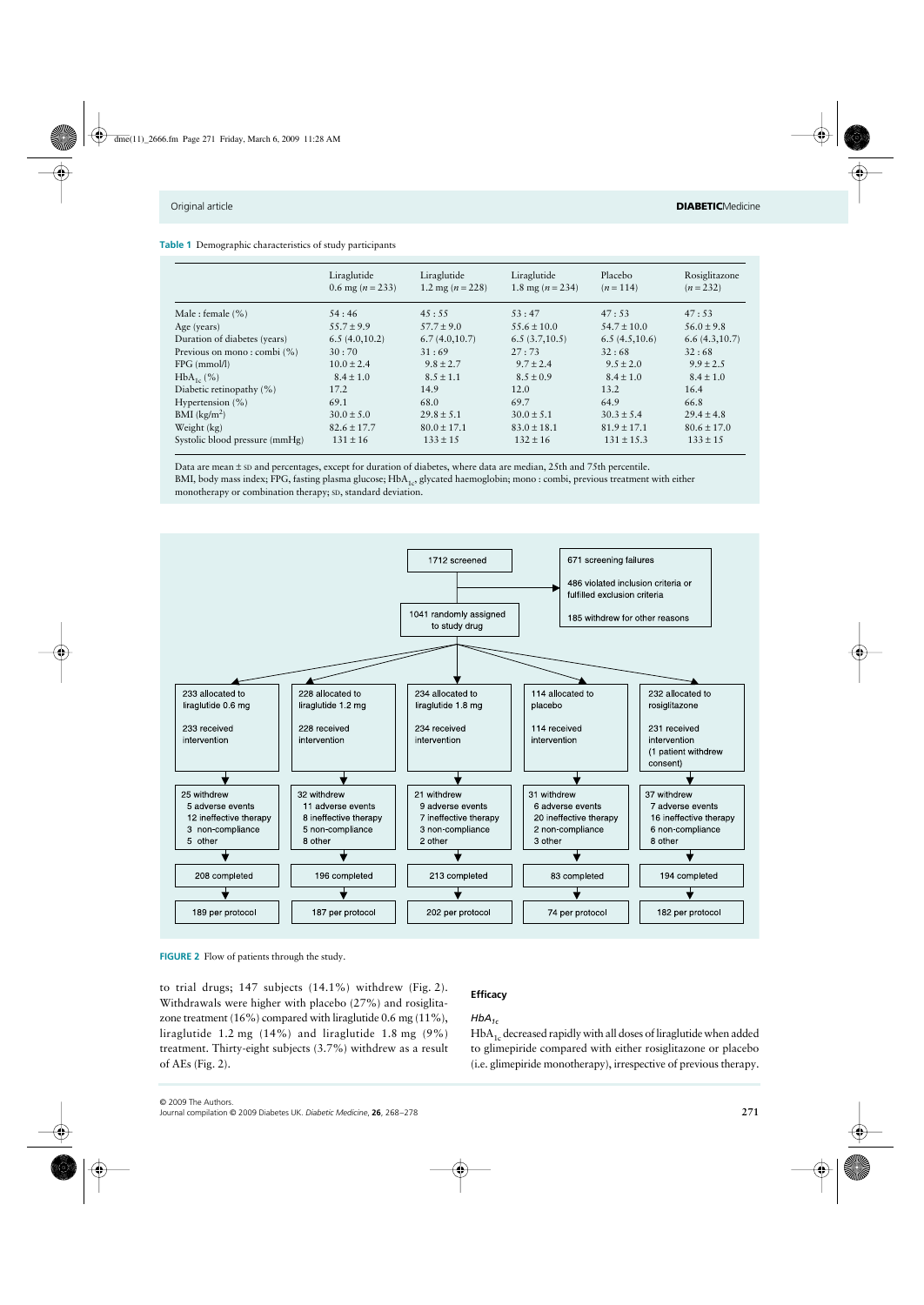

**FIGURE 3** Mean glycated haemoglobin  $(HbA_{1c})$  by treatment and week (intent-to-treat population with last observation carried forward): (a) overall population; (b) previously on monotherapy; or (c) previously on combination therapy; (d) mean changes in HbA<sub>1c</sub> from baseline after 26 weeks of treatment. Keys: (a–c) liraglutide 0.6 mg: grey dotted line with squares; liraglutide 1.2 mg: black solid line with triangles; liraglutide 1.8 mg: black dotted line with squares; rosiglitazone: grey solid line with circles; placebo: black solid line with circles. (d) liraglutide 0.6 mg: black stripes on white; liraglutide 1.2 mg: white stripes on black, liraglutide 1.8 mg: grey tint; rosiglitazone: white; placebo: black. \*\*\*\**P* < 0.0001 compared with placebo; ††††*P* < 0.0001 compared with rosiglitazone.

The greatest decreases occurred with liraglutide 1.2 and 1.8 mg (Fig. 3a–c). After 26 weeks,  $HbA_{1c}$  decreased by 1.1% from baseline (primary endpoint) with either liraglutide 1.2 or 1.8 mg, respectively, compared with either placebo (+0.2%) or rosiglitazone (−0.4%) (Fig. 3d). Estimated treatment differences and 95% CIs to placebo were: liraglutide 1.8 mg: −1.4% (1.6, −1.1); liraglutide 1.2 mg: −1.3% (1.5, −1.1); liraglutide 0.6 mg: −0.8% (−1.1, −0.6); rosiglitazone: −0.7% (−0.9, −0.4). All liraglutide

doses were superior to placebo (*P* < 0.0001), while the two higher liraglutide doses were superior to rosiglitazone (*P* < 0.0001). Liraglutide 0.6 mg was non-inferior to rosiglitazone. Rosiglitazone also was superior to placebo (*P* < 0.0001).

HbA<sub>1c</sub> decreases were greater for subjects who entered from monotherapy compared with combination therapy (Fig. 3d). However, because the increase with placebo was higher for individuals entering on combination therapy (0.7 vs. 0.23%),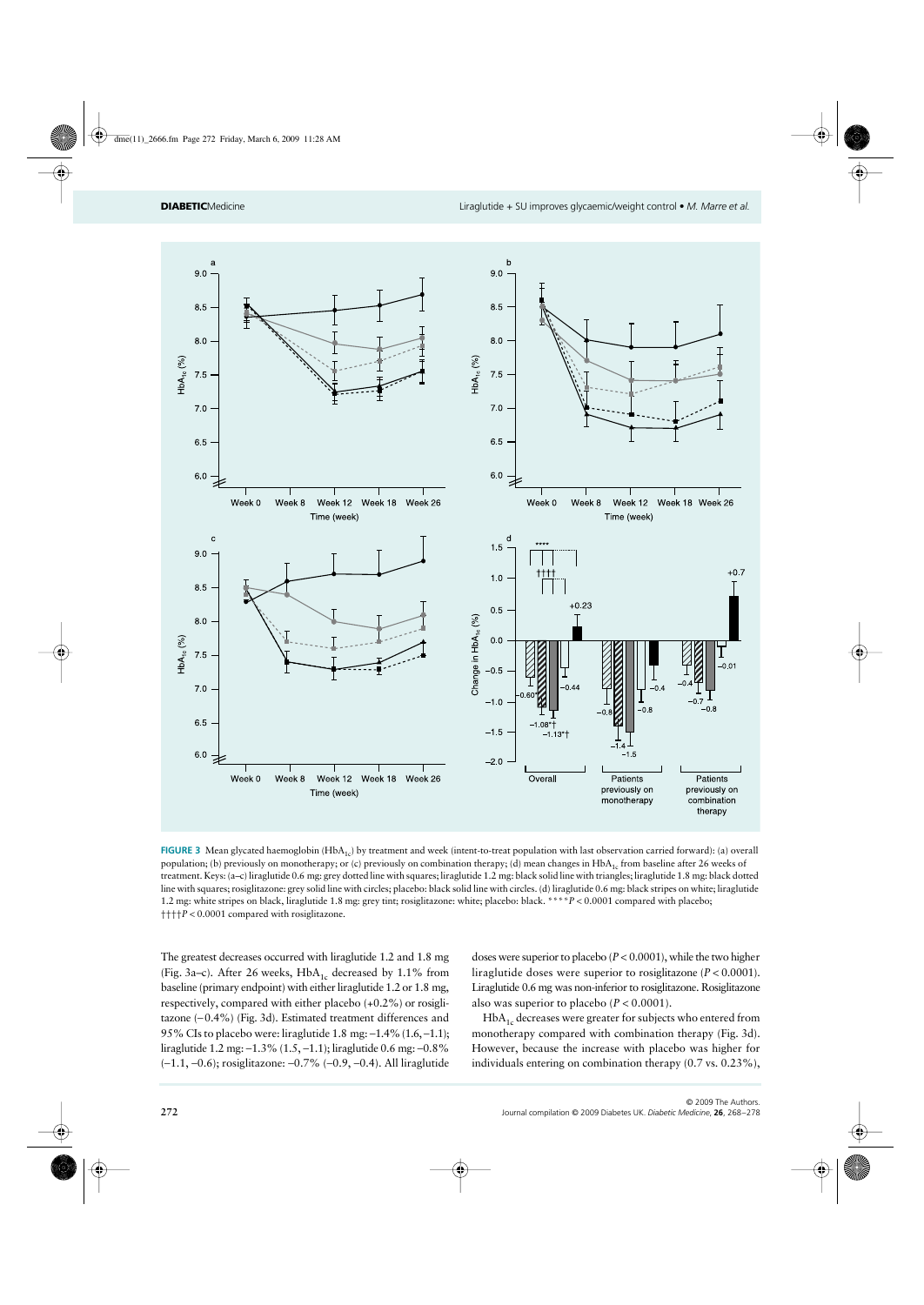

**FIGURE 4** Subjects achieving specified glycated haemoglobin (HbA<sub>1c</sub>) levels: (a) percentage reaching HbA<sub>1c</sub> < 7.0% (American Diabetes Association/ European Association for the Study of Diabetes target); (b) percentage reaching  $HbA_{1c} < 6.5%$  (International Diabetes Federation/American Association of Clinical Endocrinologists targets); (c) cumulative distribution of HbA<sub>1c</sub> at 26 weeks for the intent-to-treat (ITT) population; and (d) for the ITT last observation carried forward (LOCF) population. Keys: (a, b) liraglutide 0.6 mg: black stripes on white; liraglutide 1.2 mg: white stripes on black, liraglutide 1.8 mg: grey tint; rosiglitazone: white; placebo: black. (c, d) liraglutide 0.6 mg: pale grey solid line; liraglutide 1.2 mg: grey solid line, liraglutide 1.8 mg: black solid line; rosiglitazone: dotted black line; placebo: dotted grey line; baseline visit: long dashed black line. \*\*\*\**P* < 0.0001 or \*\**P* < 0.01 compared with placebo; ††††*P* < 0.0001 or †††*P* = 0.0005 compared with rosiglitazone.

the differences between treatment groups in favour of liraglutide were similar irrespective of whether subjects were treated previously with monotherapy or combination therapy. Neither age, gender nor BMI affected these trends.

# *Percentage reaching an HbA1c* < *7.0% and* ≤ *6.5%*

The percentage of subjects reaching ADA [2] and International Diabetes Federation (IDF)/American Association of Clinical Endocrinologists (AACE) [11,12] treatment  $HbA_{1c}$  goals with liraglutide was dose dependent (Fig. 4). At week 26, 42% and 21% of subjects treated with liraglutide 1.8 mg reached an HbA<sub>1c</sub> < 7.0% and ≤ 6.5%, respectively, compared with 8% and 4% for placebo (Fig. 4). The estimated proportion of subjects treated with either liraglutide 1.2 or 1.8 mg reaching ADA/EASD and IDF/AACE  $HbA_{1c}$  targets was substantially greater compared with either placebo (*P* < 0.0001) or rosiglitazone (Fig. 4;  $P \le 0.0003$ ), with more patients reaching < 7.0% with liraglutide 1.8 mg compared with 1.2 mg ( $P = 0.018$ ).

## *Fasting plasma glucose*

By week 2, subjects treated with liraglutide had rapid and larger decreases in FPG vs. comparator treatment. At week 26, all doses of liraglutide decreased FPG more than did placebo (Fig. 5; *P* < 0.0001), while only liraglutide 1.2 or 1.8 mg produced greater reductions than rosiglitazone. FPG treatment differences to placebo were 1.7 mmol/l for liraglutide 0.6 mg and 2.6 mmol/l for both liraglutide 1.2 and 1.8 mg. An 0.7 mmol/l greater reduction in FPG was achieved with either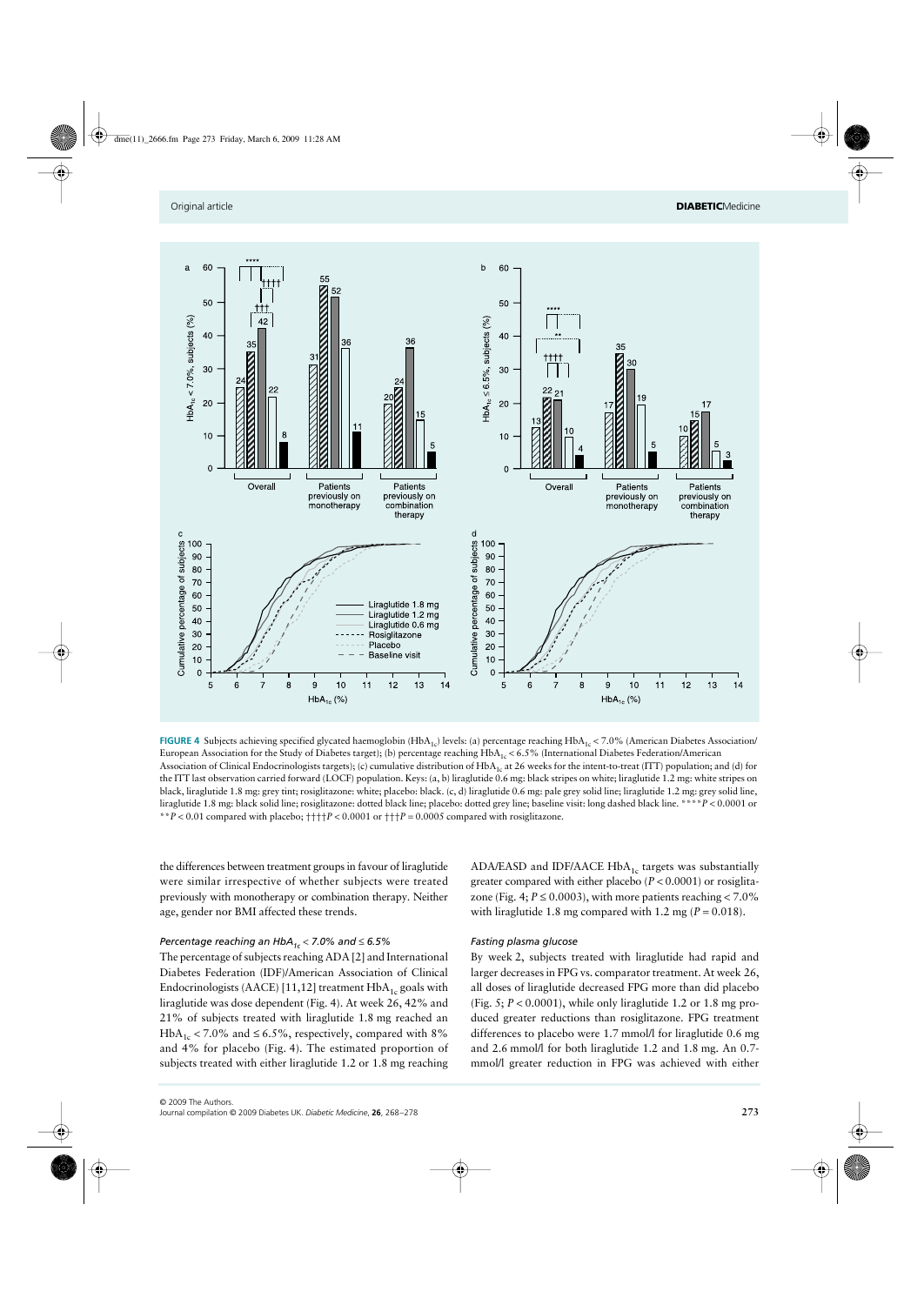

**FIGURE 5** Mean changes from baseline in fasting plasma glucose after 26 weeks of treatment. \*\*\*\**P* < 0.0001 compared with placebo; ††*P* < 0.01 compared with rosiglitazone. **FIGURE 6** Mean changes in body weight from baseline after 26 weeks of

liraglutide 1.2 or 1.8 mg compared with rosiglitazone ( $P \le 0.006$ ) after 26 weeks.

The percentage of subjects achieving FPG values between 5.0 mmol/l and  $\leq$  7.2 mmol/l (ADA target) after 26 weeks was higher with liraglutide: 0.6 mg (19%; *P* = 0.002); 1.2 mg (37%; *P* < 0.001); and 1.8 mg (38%; *P* < 0.001) compared with placebo (7%). The liraglutide 1.2 and 1.8 mg treatment groups also had more subjects achieving the same FPG target at end of treatment compared with rosiglitazone (26%)  $(P = 0.007$  and  $P = 0.01$ , respectively).

# *Postprandial plasma glucose*

PPG was reduced similarly after each meal. The greatest reductions in mean PPG values from baseline (average of values obtained 90 min after breakfast, lunch and evening meal) occurred with liraglutide 1.2 mg (2.5 mmol/l) and liraglutide 1.8 mg (2.7 mmol/l). By comparison, the reduction from baseline in mean PPG values was 1.8 mmol/l for rosiglitazone and liraglutide 0.6 mg and 0.4 mmol/l for placebo. Treatment differences for PPG were greater with all doses of liraglutide compared with placebo (1.5–2.4 mmol/l; *P* < 0.0001) and greater with liraglutide 1.2 mg (0.64 mmol/l; *P* = 0.043) and 1.8 mg (0.87 mmol/l; *P* = 0.0022) compared with rosiglitazone.

# *PPG measurements* < *10.0 mmol/l*

The percentage of subjects with one, two or three PPG measurements < 10.0 mmol/l (ADA target) were greater for all doses of liraglutide compared with placebo (*P* < 0.05) but not rosiglitazone.

# **Body weight**

Mean weight at baseline was 81.6 kg. Mean reductions in weight from baseline to end of treatment were 0.2 kg with



treatment. \**P* < 0.05 compared with placebo; ††††*P* < 0.0001 compared with rosiglitazone.

liraglutide 1.8 mg and 0.1 kg with placebo treatment, while increases occurred with either liraglutide 0.6 mg (0.7 kg), liraglutide 1.2 mg (0.3 kg) or rosiglitazone (2.1 kg) (Fig. 6). Unlike rosiglitazone, weight did not increase substantially with liraglutide and the differences between rosiglitazone and liraglutide were statistically significant (−2.3 to −1.4 kg; *P* < 0.0001), although there were no significant differences compared with placebo. Gender appeared to have no influence on the results, as indicated when added as a fixed effect in the ANCOVA model.

#### **Indices of pancreatic B-cell function and insulin resistance**

Reductions in the proinsulin : insulin ratio were greater with both liraglutide 1.2 and 1.8 mg compared with either rosiglitazone or placebo (Table 2;  $P \le 0.02$ ). HOMA-B increased with liraglutide (1.8 or 1.2 mg) compared with rosiglitazone  $(P < 0.05)$ , while this increase was only different to placebo with liraglutide 1.2 mg ( $P = 0.01$ ) and not liraglutide 1.8 mg  $(P = 0.051)$ . There were no significant differences between treatments for HOMA-IR.

#### **Blood pressure and pulse**

Although decreases in systolic blood pressure occurred with either liraglutide 1.2 or 1.8 mg (2.6–2.8 mmHg), they were not significantly different from placebo or rosiglitazone (0.9– 2.3 mmHg). Reductions in diastolic blood pressure also occurred with all treatments (0.7–1.4 mmHg), with no significant differences between treatments. Pulse increases above baseline ranged from 2 to 4 beats/min with the three doses of liraglutide and 1 beat/min with rosiglitazone, while pulse decreased by 1 beat/min with placebo. Changes in pulse for all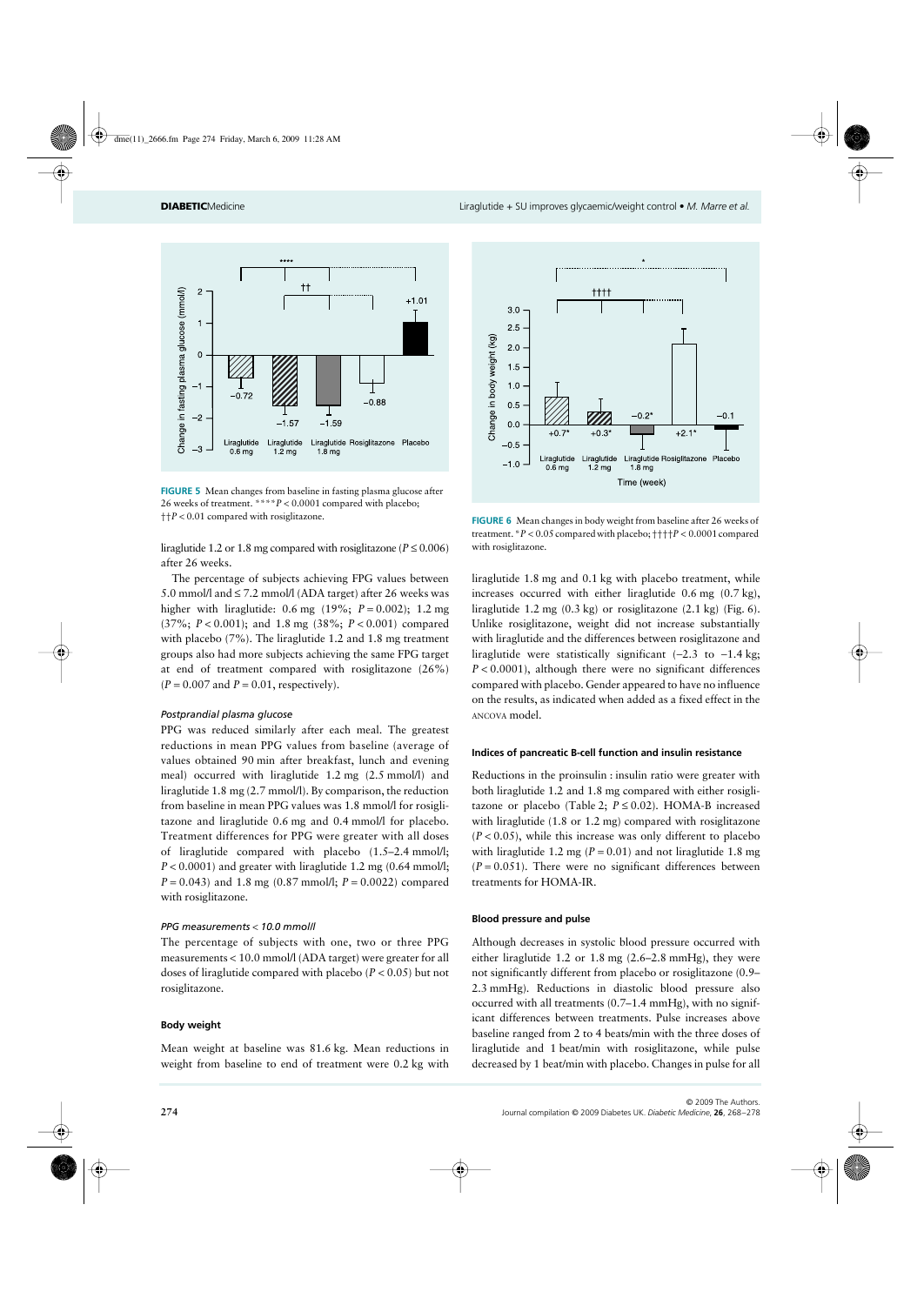|  |  |  |  |  |  |  | <b>Table 2</b> Selected indices of pancreatic B-cell function |  |  |
|--|--|--|--|--|--|--|---------------------------------------------------------------|--|--|
|--|--|--|--|--|--|--|---------------------------------------------------------------|--|--|

| Variable                   | Treatment          | Baseline        | Week 26<br>(LOCF) | Least square difference<br>from placebo $(95\% \text{ CI})$ | Least square difference<br>from rosiglitazone (95% CI) |
|----------------------------|--------------------|-----------------|-------------------|-------------------------------------------------------------|--------------------------------------------------------|
| Proinsulin : insulin ratio | Liraglutide 0.6 mg | $0.42 \pm 0.22$ | $0.38 \pm 0.24$   | $-0.05$ ( $-0.11$ ; 0.00)                                   | $-0.02$ ( $-0.06$ ; 0.03)                              |
|                            | Liraglutide 1.2 mg | $0.45 \pm 0.31$ | $0.33 \pm 0.20$   | $-0.10$ $(-0.16; -0.05)$ <sup>+</sup>                       | $-0.07$ $(-0.11; -0.02)^*$                             |
|                            | Liraglutide 1.8 mg | $0.48 \pm 0.33$ | $0.36 \pm 0.20$   | $-0.09(-0.15; -0.03)^*$                                     | $-0.05$ $(-0.10, -0.01)^*$                             |
|                            | Placebo            | $0.44 \pm 0.27$ | $0.46 \pm 0.29$   |                                                             |                                                        |
|                            | Rosiglitazone      | $0.45 \pm 0.29$ | $0.40 \pm 0.20$   |                                                             |                                                        |
| $HOMA-B$ $(\% )$           | Liraglutide 0.6 mg | $51 \pm 43.3$   | $70 \pm 88.6$     | $15(-19.10; 49.0)$                                          | $11(-16.7; 39.0)$                                      |
|                            | Liraglutide 1.2 mg | $71 \pm 2.54.3$ | $99 \pm 184.3$    | 43 $(8.10; 76.9)^*$                                         | $39(10.3; 67.0)^*$                                     |
|                            | Liraglutide 1.8 mg | $56 \pm 84.6$   | $91 \pm 108.2$    | $34 (-0.23; 68.5)$                                          | $30(2.00; 58.6)^*$                                     |
|                            | Placebo            | $56 \pm 103.3$  | $52 \pm 107.3$    |                                                             |                                                        |
|                            | Rosiglitazone      | $46 \pm 36.2$   | $59 \pm 63.3$     |                                                             |                                                        |

 $*P \le 0.05$ ;  $+P < 0.0001$ .

CI, confidence interval; HOMA, homeostatis model assessment; LOCF, last observation carried forward.

doses of liraglutide were significant vs. placebo ( $P \le 0.002$ ). This also was true with either liraglutide 1.8 or 1.2 mg compared with rosiglitazone  $(P < 0.01)$ .

# **Safety**

The most common treatment-emergent AEs that were considered by investigators to be either possibly or probably related to liraglutide were gastrointestinal (diarrhoea, nausea, dyspepsia and constipation) and nervous system disorders (headache and dizziness), particularly during the first 4 weeks. Nausea was highest with liraglutide 1.2 mg (10.5%) and lowest with placebo (1.8%). Vomiting (4.4%) and diarrhoea (7.9%) were also higher with liraglutide 1.2 mg. Withdrawals because of nausea ranged from 0.9–2.2%, vomiting 0.4–0.9% and diarrhoea 0–1.3%.

Nausea was more common with liraglutide compared with placebo and rosiglitazone, particularly during the first 4 weeks (Fig. 7). Frequency of nausea was less in the liraglutide 0.6 mg treatment group compared with the higher doses of liraglutide. Generally, the occurrence of nausea dissipated from 4 to 26 weeks of treatment in all groups using liraglutide (Fig. 7).

The incidence of serious AEs ranged between 3 and 5%: placebo (3%), rosiglitazone (3%), liraglutide 0.6 mg (3%), liraglutide 1.2 mg (4%) and liraglutide 1.8 mg (5%). Most treatment-emergent serious AEs were judged by investigators to be unlikely to be related to trial products. No deaths were reported during the trial. One subject developed chronic pancreatitis whilst taking liraglutide 0.6 mg; the person had no reported previous history of pancreatitis. The subject continued on liraglutide therapy and completed the trial. At screening, five patients had been previously diagnosed with pancreatitis. As pancreatitis was not an exclusion criterion, these patients were randomized as follows: one to liraglutide 0.6 mg, one to liraglutide 1.2 mg, two to liraglutide 1.8 mg and one to rosiglitazone + glimepiride. All five patients completed the trial without reporting pancreatitis as an adverse event.



**FIGURE 7** Percentage of subjects experiencing nausea over the course of the study. Key: liraglutide 0.6 mg with glimepiride: black line with filled circles; liraglutide 1.2 mg with glimepiride: black line with filled triangles; liraglutide 1.8 mg with glimepiride: grey line with hollow circles; glimepiride grey lines with filled squares; rosiglitazone and glimepiride: grey line with hollow triangles.

Hypoglycaemia was infrequent with all treatments. One major hypoglycaemic episode (self-measured blood glucose = 3.0 mmol/l) occurred 9 days after treatment started in a subject receiving liraglutide 1.8 mg in combination with glimepiride. Although medical assistance was not needed, the subject required third-party assistance. The investigator judged the episode as likely to be related to glimepiride and reduced the dose from 4 to 3 mg after the incident.

Minor hypoglycaemia occurred in < 10% of subjects for any treatment. The proportion of subjects experiencing minor hypoglycaemia during the trial was lowest with placebo (i.e. glimepiride monotherapy 2.6%; 0.17 events/subject-year), comparable with liraglutide 0.6 mg (5.2%, 0.17 events/subjectyear) and rosiglitazone (4.3%, 0.12 events/subject-year) groups and similar between the liraglutide 1.2 mg (9.2%, 0.51 events/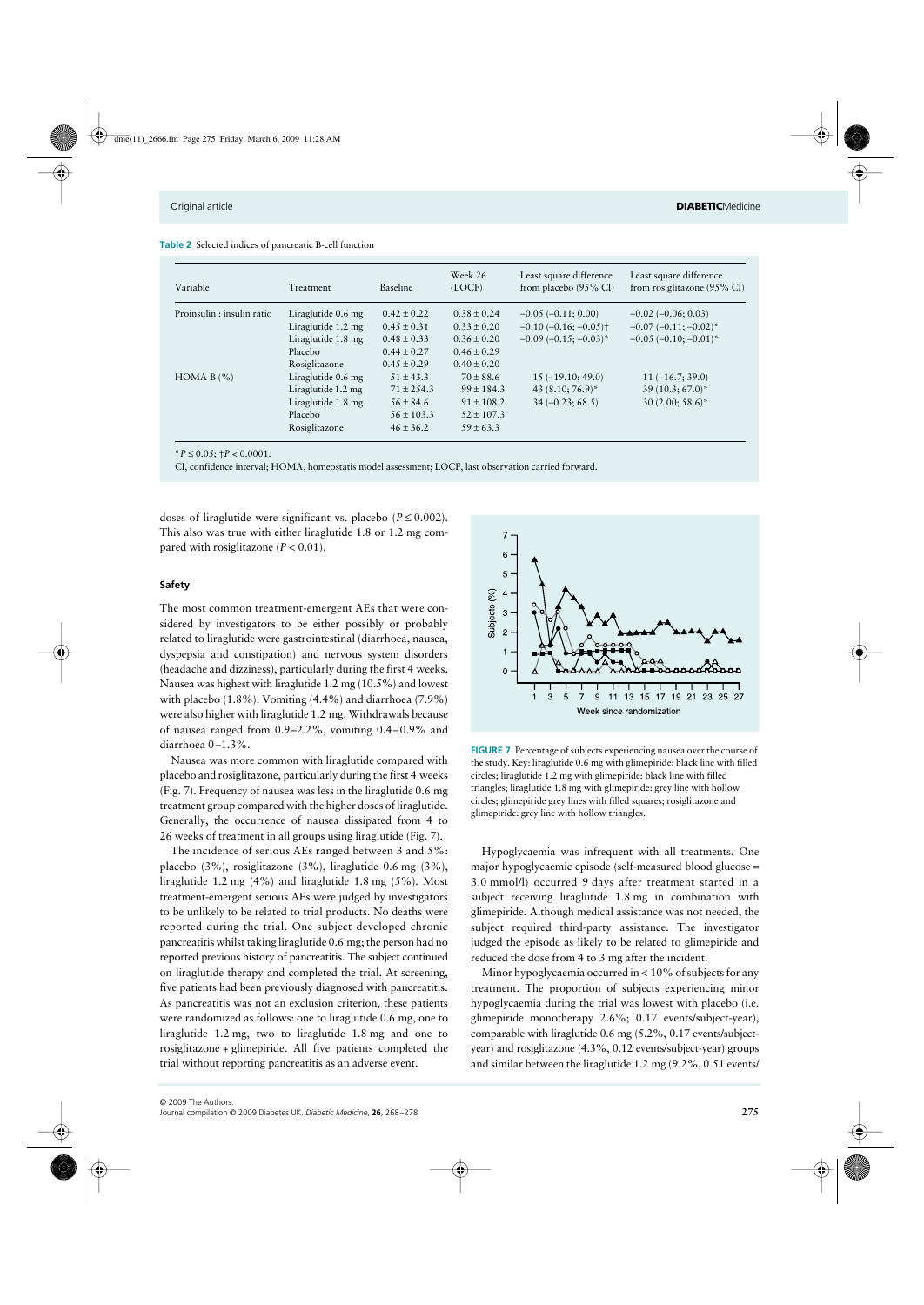subject-year) and liraglutide 1.8 mg (8.1%, 0.47 events/subjectyear) treatment groups. Incidence was higher with liraglutide 1.2 mg (*P* = 0.0024) and 1.8 mg (*P* = 0.0065) compared with rosiglitazone and liraglutide 1.2 mg compared with placebo  $(P = 0.048)$ , occurring in the setting of lower mean HbA<sub>1c</sub> values.

Antibodies to liraglutide were found in 9–13% of subjects treated with liraglutide. No significant effects of these antibodies on  $HbA_{1c}$  were found in pooled analyses of four trials including the current study. There were no clinically relevant changes in ophthalmoscopy, biochemistry, urinalysis, haematology or ECG assessments. No significant differences in calcitonin were found between the three groups treated with liraglutide when compared with either placebo or rosiglitazone at the end of the trial at week 26.

# **Discussion**

Treatment with liraglutide plus glimepiride was superior to glimepiride monotherapy at all doses of liraglutide and superior to rosiglitazone plus glimepiride for the two higher liraglutide doses for improving  $HbA_{1c}$ . Similar findings for reductions in FPG and PPG highlight improved 24-h glucose control with once-daily liraglutide, with substantially more subjects reaching glycaemic targets, particularly with liraglutide 1.8 mg. Improvements in pancreatic B-cell function were larger with liraglutide 1.2 and 1.8 mg compared with rosiglitazone. Liraglutide was well tolerated and occurrence of gastrointestinal AEs was low overall, particularly after week 4.

Although rates of hypoglycaemia were low in all treatment groups (< 10%), minor hypoglycaemic events occurred more often in patients treated with glimepiride plus liraglutide 1.2 or 1.8 mg than with glimepiride alone. It should be noted, however, that patients treated with liraglutide 1.2 or 1.8 mg achieved a lower  $HbA_{1c}$  than those receiving glimepiride monotherapy. At lower HbA<sub>1c</sub> levels, sulphonylureas are known to elicit hypoglycaemia more readily than at higher levels. In clinical practice it may be possible to reduce the dose of sulphonylurea (when used with liraglutide) to minimize risk of hypoglycaemia and maintain  $HbA_{1c}$  improvements.

Although weight effects were modest, liraglutide produced more favourable weight effects compared with rosiglitazone, which produced substantial weight gain. In other studies with liraglutide, subjects adding a 1.8-mg dose to metformin lost 2.8 kg [14], while those adding both metformin and glimepiride lost 1.8 kg compared with placebo [15] (both over 26 weeks) and those on liraglutide monotherapy (1.8 mg) lost 2.45 kg over 52 weeks [16]. In our study, because sulphonylureas usually cause weight gain, inclusion or optimization of glimepiride but not metformin may have mitigated the weight benefits typically associated with liraglutide. Lack of weight effects could be secondary to lower baseline body weight, withdrawal of previous metformin treatment or defensive snacking to minimize risk of hypoglycaemia.

It might have been expected that the greater weight gain with rosiglitazone compared with liraglutide 1.8 mg would be associated with a concurrent increase in insulin resistance with rosiglitazone. The absence of this effect could reflect the insulinsensitizing nature of rosiglitazone. Improvements in pancreatic B-cell function associated with liraglutide are consistent with other studies [7–9].

Study strengths include inclusion of both placebo and active (rosiglitazone) comparators and that OGLAs were optimized (not maximized) before randomization to minimize risk of hypoglycaemia. Limitations of the study include short duration of the trial and restriction on glimepiride and rosiglitazone in some countries that precluded maximal dosing.

The impact of using other GLP-1-based treatments [such as exenatide, or the dipeptidyl peptidase-4 (DPP-4) inhibitor, sitagliptin] with sulphonylureas in subjects with T2D has been studied. In a 30-week American trial where exenatide twice a day was added to sulphonylureas,  $HbA_{1c}$  was reduced by 0.46% from baseline with 5  $\mu$ g and 0.86% with 10  $\mu$ g [17] compared with 1.1% with liraglutide 1.8 or 1.2 mg. This reduction in  $HbA_{1c}$  with liraglutide is consistent with other LEAD trials investigating liraglutide as monotherapy or in combination with various OGLA drugs. In these trials,  $HbA<sub>1c</sub>$ was reduced by 1–1.5% [14,16,18–20]. Reductions in FPG with exenatide were 0.3 and 0.6 mmol/l from baseline with 5 µg and 10 µg, respectively, compared with 1.4 mmol/l with liraglutide 1.8 mg; weight loss of 1.6 kg occurred with exenatide 10 µg compared with 0.2 kg for liraglutide 1.8 mg [17]. Differences in weight effects may be as a result of lower baseline weight in this trial (82 kg) compared with exenatide (96 kg) and discontinuation of previous metformin therapy, unlike the exenatide trial where exenatide was added to previous sulphonylurea monotherapy [17]. Other large-scale trials with liraglutide in combination with sulphonylureas have demonstrated weight loss of 2–3 kg [18,20]. Withdrawals from exenatide trials ranged from 24–30% compared with 9–14% with liraglutide in this study. Nausea with exenatide ranged from 39% with 5 µg to 51% with 10 µg [17] compared with 10.5% for liraglutide. Furthermore, 41% were positive for anti-exenatide antibodies compared with 9–13% with anti-liraglutide antibodies.

With sitagliptin 100 mg once daily for 24 weeks,  $HbA_{1c}$ decreased by 0.3% from baseline in subjects receiving glimepiride, with 11% achieving an  $HbA_{1c} < 7.0\%$  [21]. Reductions in FPG and PPG from baseline were 0.05 and 1.4 mmol/l, respectively, while weight increased by 0.8 kg and the prevalence of nausea  $was < 1\%$ .

Although head-to-head trials are required to test true differences between these agents, the marked effects of liraglutide on FPG may be as a result of consistent blood levels of liraglutide maintained over 24 h compared with exenatide which has to be administered 60 min before breakfast and dinner and has a half-life of 1.5–3.6 h [22]. In a recent 26-week head-to-head trial comparing liraglutide with exenatide, liraglutide produced a 0.3% greater decrease on  $HbA_{1c}$  ( $P < 0.0001$ ) [20]. Because DPP-4 inhibitors inhibit the degradation of GLP-1, the efficacy of sitagliptin is dependent on levels of endogenous GLP-1 which is physiologically low compared with the much higher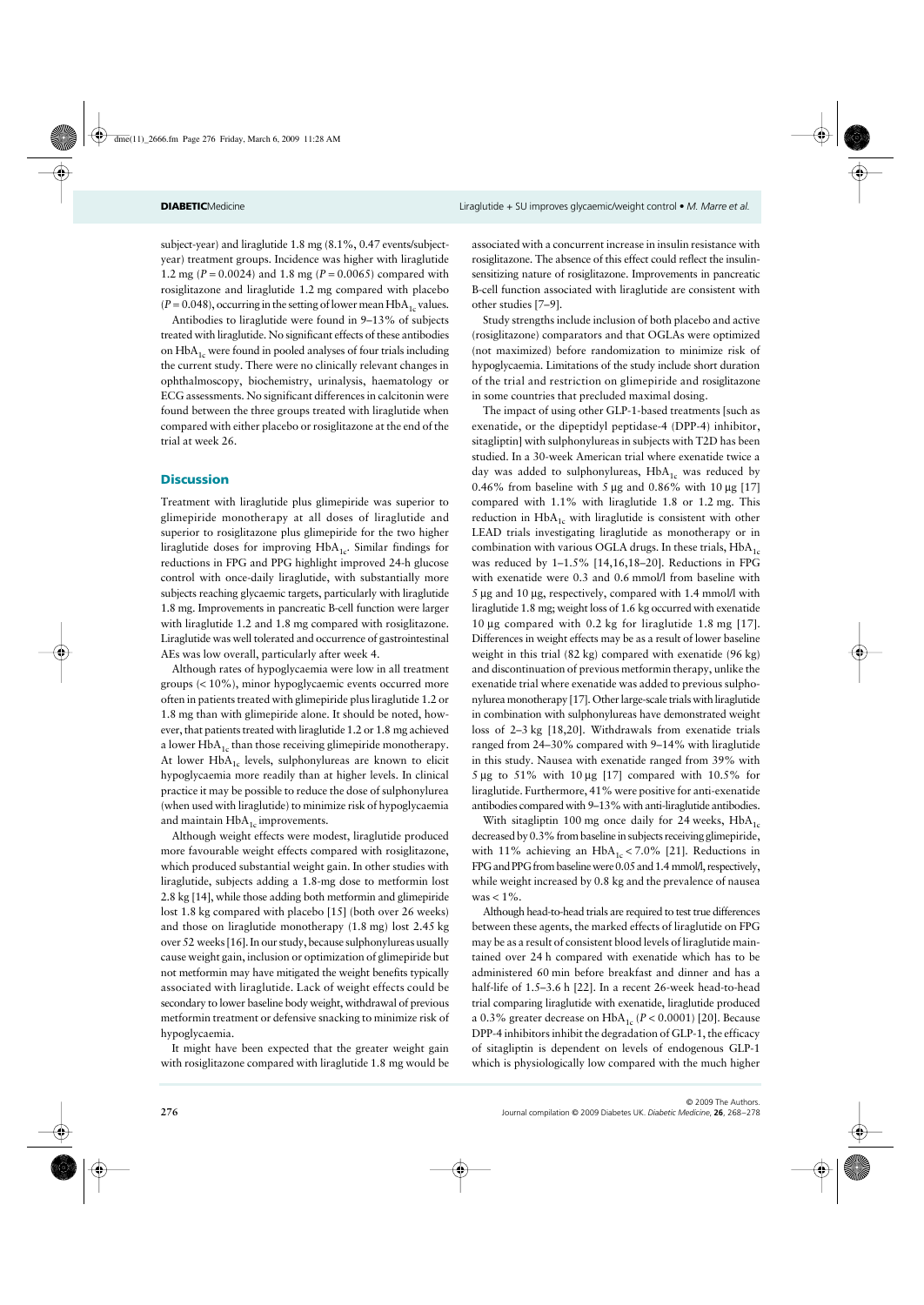pharmacological levels of liraglutide. Pharmacological levels may be needed to induce satiety, weight loss and possibly larger  $HbA_{1c}$  reductions.

Liraglutide is an effective and well-tolerated once-daily human GLP-1 analogue that improves overall glycaemic control and indices of pancreatic B-cell function with minimal weight gain and risk of hypoglycaemia when used in combination with a sulphonylurea for T2D.

# Competing interests

The study was funded by Novo Nordisk, the manufacturer of liraglutide. In collaboration with the investigators, Novo Nordisk was responsible for the study design, protocol, statistical analysis plans, oversight, analysis and reporting of the results. Data were recorded at the clinical centres and maintained by the sponsor. The LEAD-1 SU study group had full access to the data. Final responsibility for the decision to submit the manuscript for publication was the authors. MM has received lecture fees from Novo Nordisk, Servier, MSD; JS has received honoraria, grants and lecture fees from Novo Nordisk; MB, WMWB and NAK have no conflicts to declare; JS has received lecture fees from Novo Nordisk; MZ is employed by, and holds stock in, Novo Nordisk; TLT is employed by Novo Nordisk; SC is a member of the international advisory board on liraglutide for Novo Nordisk and has received lecture fees from Novo Nordisk.

# **Acknowledgements**

The authors gratefully acknowledge the assistance of the LEAD-1 SU-study group, their staff, clinical trial personnel and the subjects for participating in the study. John Smith PhD of Novo Nordisk is also thanked for writing assistance.

#### **Principal investigators for the LEAD-1 SU study group**

The principal investigators for the LEAD-1 SU study group were: De Loredo L, Waitman J, Litwak L, Rodriguez M, Vines G, Maffei L, Issa C, Lowy A, Bartley P, Kamp M, Shaw J, Russell A, Karrasch J, Colagiuri S, Karrasch J, Lowy A, Protich M, Hristov V, Hristozov K, Petrova-Gancheva A, Pavlova M, Petkova M, Kokic S, Bacun T, Balen MJ, Perusicova J, Pelikanova T, Smahelova A, Rusavy Z, Zackova V, Honka M, Strand J, Kuusisto A, Honkasalo M, Taskinen M, Ilvesmaki V, Piippo T, Rahtu M, Eriksson J, Kallioniemi V, Korsoff P, Galtier F, Gouet D, Bauduceau, Lorcy Y, Duevezin-Caubet P, Courreges J-P, Le Devehat C, Marre M, Chow F, Bhansali A, Chandalia HB, Seshadri KG, Shah S, Raz I, Cohen O, Karnieli E, Pontiroli A, Santeusanio F, Squatrito S, Ho Yoon K, Hyun Baik S, Taek Woo J, Bebakar WW, Kamaruddin NA, Mumtaz M, Que T, Sy RA, Panelo A, Racho V, Bednarczyk-Kaluzny M, Biniszkiewicz T, Derezinski T, Filipczak R, Gaczarek-Belczyk E, Gumprecht J, Kuleta J, Lopatynski J, Majkowska L, Mader P, Miarka J, Mikolajczyk-Swatko A, Skokowska E, Wojciechowska M, Wolnik B, Serban V, Mogos T, Albota A,

Pop L, Popa B, Moore R, Mitha E, Latiff G, Bhana S, Lakha D, Brändle M, Bach-Kliegel B, Lehmann R, Christ E, Gaillard R, Chuang L-M, Tu S-T, Chen J-F, Kuo S-W, Deerochanawong C, Lauhawatana S, Kittivat N, Arslan M, Balci MK, Sargin H, Comlekci A, Karsidag K, Dayan A.

# **References**

- 1 Holst JJ. The physiology of glucagon-like peptide 1. *Physiol Rev* 2007; **87**: 1409–1439.
- 2 Nathan DM, Buse JB, Davidson MB, Heine RJ, Holman RR, Sherwin R *et al*. Management of hyperglycemia in Type 2 diabetes: a consensus algorithm for the initiation and adjustment of therapy: a consensus statement from the American Diabetes Association and the European Association for the Study of Diabetes. *Diabetes Care* 2006; **29**: 1963–1972.
- 3 Green J, Feinglos M. Update on Type 2 diabetes mellitus: understanding changes in the diabetes treatment paradigm. *Int J Clin Pract* 2007; **61**: 3–11.
- 4 Drucker DJ, Nauck MA. The incretin system: glucagon-like peptide-1 receptor agonists and dipeptidyl peptidase-4 inhibitors in Type 2 diabetes. *Lancet* 2006; **368**: 1696–1705.
- 5 Knudsen LB, Nielsen PF, Huusfeldt PO, Johansen NL, Madsen K, Pedersen FZ *et al*. Potent derivatives of glucagon-like peptide-1 with pharmacokinetic properties suitable for once daily administration. *J Med Chem* 2000; **43**: 1664–1669.
- 6 Agerso H, Jensen LB, Elbrond B, Rolan P, Zdravkovic M. The pharmacokinetics, pharmacodynamics, safety and tolerability of NN2211, a new long-acting GLP-1 derivative, in healthy men. *Diabetologia* 2002; **45**: 195–202.
- 7 Vilsboll T, Zdravkovic M, Le-Thi T, Krarup T, Schmitz O, Courrèges JP *et al*. Liraglutide, a long-acting human glucagon-like peptide-1 analog, given as monotherapy, significantly improves glycemic control and lowers body weight without risk of hypoglycemia in patients with Type 2 diabetes. *Diabetes Care* 2007; **30**: 1608–1610.
- 8 Mari A, Degn K, Brock B, Rungby J, Ferrannini E, Schmitz O. Effects of the long-acting human glucagon-like peptide-1 analog liraglutide on beta-cell function in normal living conditions. *Diabetes Care* 2007; **30**: 2032–2033.
- 9 Vilsboll T, Brock B, Perrild H, Levin K, Lervang HH, Kolendorf K *et al*. Liraglutide, a once-daily human GLP-1 analogue, improves pancreatic B-cell function and arginine-stimulated insulin secretion during hyperglycaemia in patients with Type 2 diabetes mellitus. *Diabet Med* 2008; **25**: 152–156.
- 10 Degn KB, Juhl CB, Sturis J, Jakobsen G, Brock B, Chandramouli V *et al*. One week's treatment with the long-acting glucagon-like peptide 1 derivative liraglutide (NN2211) markedly improves 24-h glycemia and alpha- and beta-cell function and reduces endogenous glucose release in patients with Type 2 diabetes. *Diabetes* 2004; **53**: 1187–1194.
- 11 American Association of Clinical Endocrinologists. Medical guidelines for clinical practice for the management of diabetes mellitus. *Endocr Pract* 2007; **13**: 1–68.
- 12 International Diabetes Federation. *Global Guideline for Type 2 Diabetes*. Brussels: International Diabetes Federation, 2005. Available at http:// www.idf.org/home/index.cfm?node=1457 Last accessed 12 June 2008.
- 13 American Diabetes Association. Standards of medical care in diabetes— 2008. *Diabetes Care* 2008; **31**: S12–S54.
- 14 Nauck MA, Frid A, Hermansen K, Shah NS, Tankova T, Mitha IH *et al*. Efficacy and safety comparison of liraglutide, glimepiride, and placebo, all in combination with metformin in Type 2 diabetes mellitus (LEAD-2 Met). *Diabetes Care* 2009; **32**: 84–90.
- 15 Russell-Jones D, Vaag A, Schmitz O, Sethi BK, Lalic N, Antic SS *et al*. Significantly better glycemic control and weight reduction with